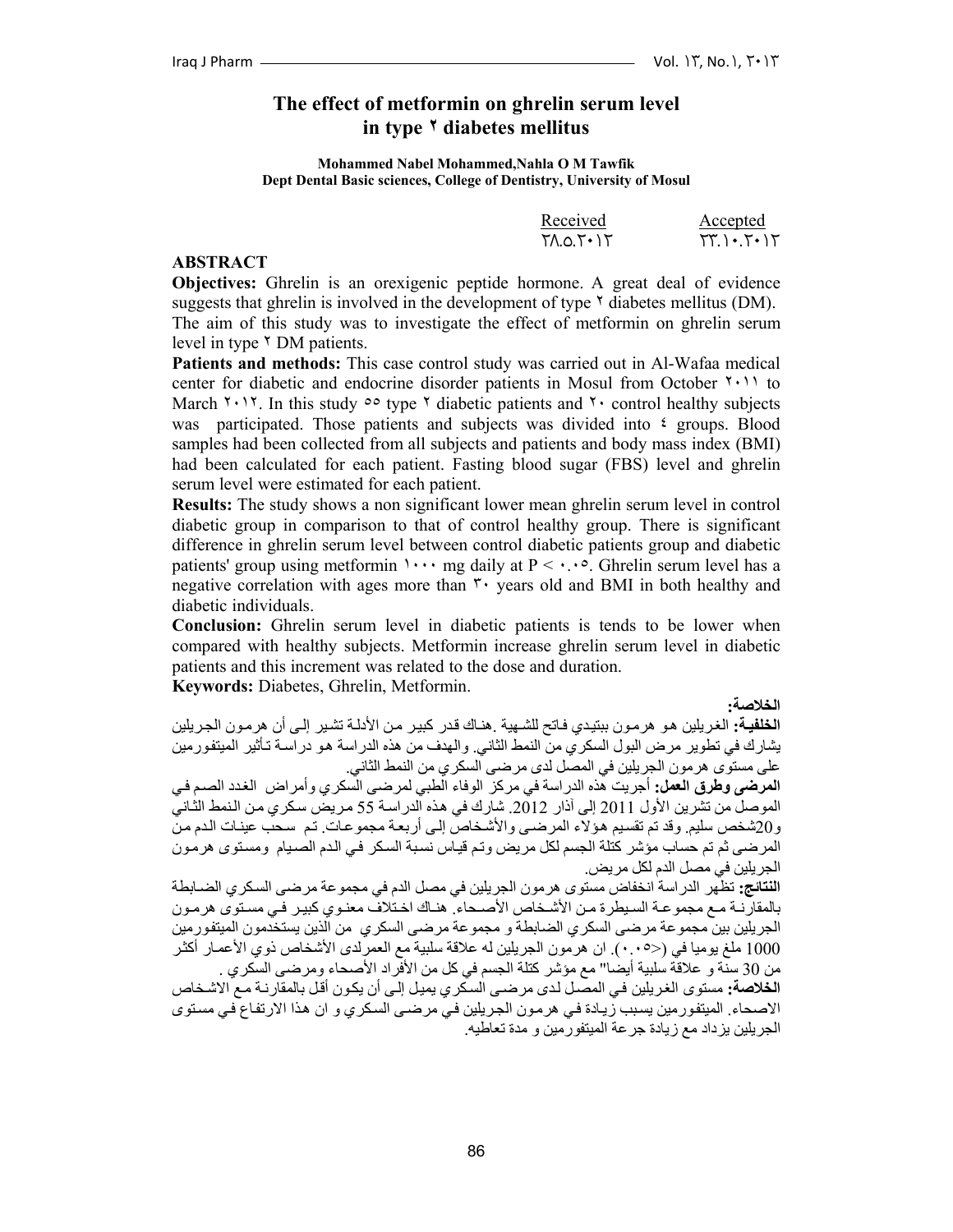iabetes mellitus is a group of **D** iabetes mellitus is a group of diseases characterized by an elevated blood glucose level (hyperglycaemia) resulting from defects in insulin secretion, in insulin action, or both. Diabetes mellitus is not a pathogenic entity but a group of etiologically different metabolic defects<sup>'</sup>.Type  $\lambda$  diabetes mellitus is the most common form of diabetes and is characterized by disorders of insulin action and insulin secretion, either of which may be the predominant feature. Both are usually present at the time that this form of diabetes is clinically manifesting<sup>'</sup>. Most patients with this form of diabetes are obese, and obesity itself causes some degree of insulin resistance<sup>r</sup>.

 Metformin is now established as a first-line antidiabetic therapy for the management of type  $\gamma$  diabetes<sup> $\epsilon$ </sup>. Metformin mechanism of actions includes decreased glucose production in the liver, enhanced insulinstimulated glucose utilization in peripheral tissues (improved insulin sensitivity), particularly skeletal muscle, reduction of intestinal glucose absorption and apparently, increased insulin-stimulated glycogen synthesis (or reduced glycogenolysis). At the cellular level metformin facilitates glucose transport across membranes; apparently by stimulating glucose transporter activity°.Metformin may have special benefits in overweight patients with type <sup>Y</sup> diabetes. Unlike sulfonylureas, insulin, and thiazolidinediones, metformin does not affect body mass index (BMI) or decreases body weight in obese patients with and without diabetes  $\frac{1}{2}$ ,  $\frac{1}{2}$ .

 The peptide hormone ghrelin consisting of  $\lambda$  amino acids including an O-n- octanoylated Ser ٣ residue (acylated ghrelin) which has been identified as an endogenous ligand for the growth hormone secretagogue receptor  $(GHSR)$   $\hat{ }$ . . This O-noctanoylated Ser ٣ residue is essential

Iraq J Pharm Vol. ١٣, No.١ ٢٠١ , ٣

for ligand–receptor interaction.  $GHSR$ <sup> $\alpha$ </sup> is the only receptor specific for acylated ghrelin that has been identified<sup>1</sup>. . Although ghrelin is synthesized in many tissues, including stomach, pancreas, cardiovascular tissue, hypothalamus, pituitary, kidney, and placenta  $\cdot$ ,  $\cdot$ ,  $\cdot$ ,  $\cdot$ ,  $\cdot$ ,  $\cdot$ , the main source of plasma ghrelin is X/A-like cells localized in the oxyntic gland in the mucosa of the gastric fundus  $1^{\circ}$ , Circulating ghrelin concentration has been shown to increase from early adulthood to middle age in humans and subsequently to decrease in old age ١٨.

 In addition to its GHstimulating action, many physiological functions of ghrelin have been revealed during the last decade, including the regulation of food intake, energy metabolism, gastrointestinal coordination, cell proliferation, apoptosis, cardiovascular function, and secretion of insulin and gut hormones<sup>٩</sup>,١٩,٢٠,<sup>٢١</sup>.

 The aim of this study is to investigate the effect of metformin on ghrelin serum level in type ٢ DM.

# **Patients and method:**

 The study was carried out in Al-Wafaa medical center for diabetic and endocrine disorder patients in Mosul from October ٢٠١١ to March ٢٠١٢. In this study ٥٥ type ٢ diabetes mellitus patients and  $\gamma$  control healthy subjects had been participated. Those patients and subjects had been divided into ٤ groups:

**١. Control healthy group:** This group includes  $\gamma$  healthy subjects ( $\gamma$  males and  $\lambda$  females) who don't have any disease and do not take any medication. Those subjects are chosen from the medical staff of Al-Wafaa medical center for diabetic and endocrine disorders and college of dentistry and matched with other groups their ages ranges between  $\mathbf{r}$ .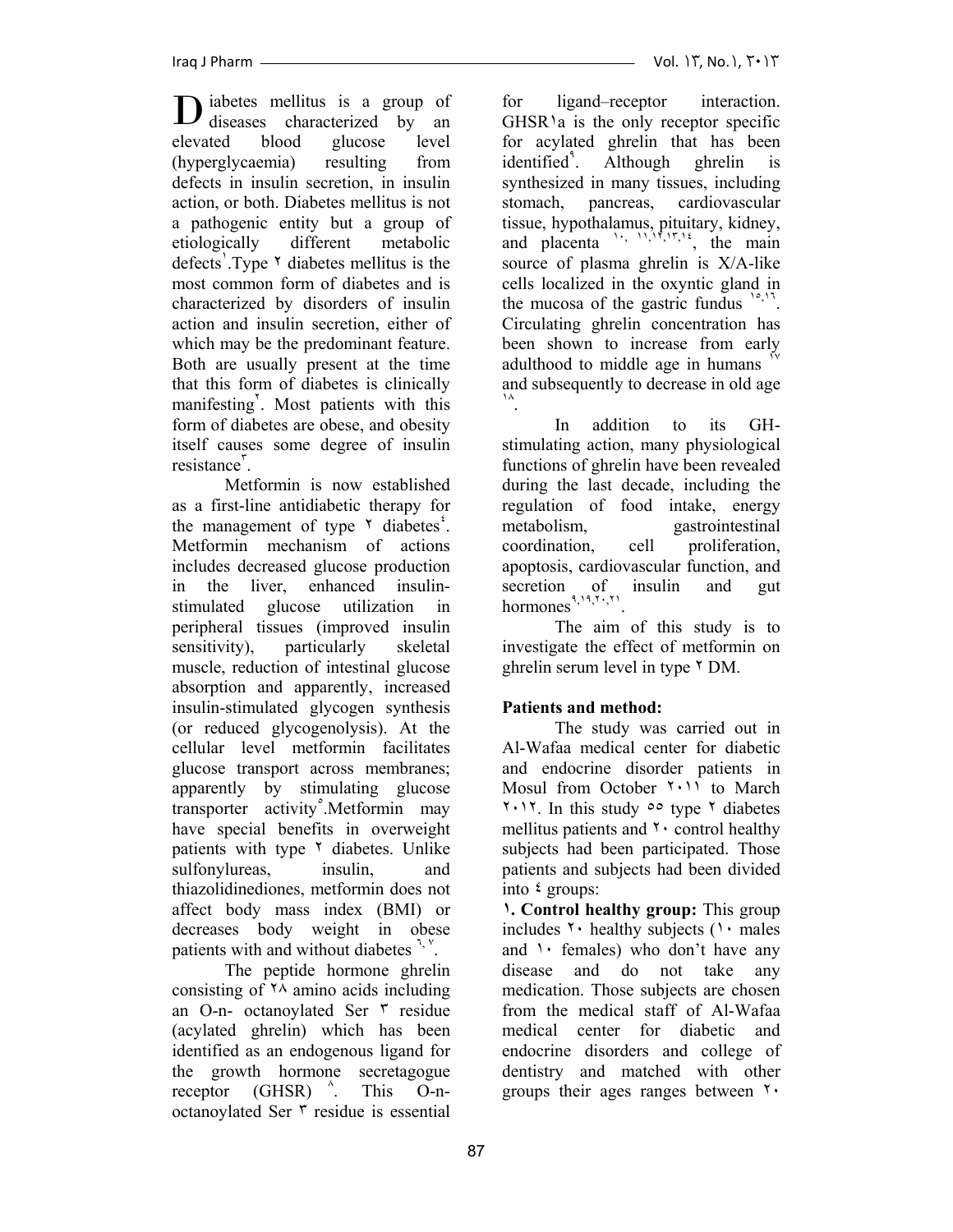and ٦٥ years old with mean age of  $59.70 \pm 11.77$  years.

**٢. Control diabetic patients group:** This group was containing ١٥ type ٢  $DM(\wedge \text{ males and } \vee \text{ females matched})$ with other groups) who were newly diagnosed (from one to ٤ months) and they were not taking any medication yet and they were not suffering from any other diseases in addition to type ٢ DM.

- **٣. Metformin ٥٠٠ mg group:** This group includes  $\gamma$  type  $\gamma$  DM who were administered only  $\circ \cdot$  mg of metformin daily in different durations.
- **٤. Metformin ١٠٠٠ mg group:** This group includes  $\gamma$  type  $\gamma$  DM who were administered only ١٠٠٠mg of metformin daily in different durations.

### **Inclusion Criteria:**

Type <sup> $\frac{1}{2}$ </sup> diabetic patients who treated with metformin or newly diagnosed diabetic patients who didn't take any hypoglycemic medication yet.

### **Exclusion Criteria:**

1. Patients with type 1 diabetes mellitus.

٢. Patients taking insulin or oral hypoglycemic drugs other than glibenclamide, metformin.

٣. Patients with renal or hepatic diseases.

٤. Patients with myocardial infarction, angina, heart failure or high uncontrolled hypertension.

٥. Pregnant and lactating women.

 Blood samples had been collected from all subjects participated in this study in fasting condition and allowed to clot at room temperature

### **Results:**

Table <sup>r</sup> shows the demographic characteristic of subjects enrolled in this study.

and then serum was separated by centrifugation for  $\cdot$  minutes at  $\cdot$ . rpm and the serum was divided into ٢ parts of  $\cdot$ .  $\vee$  o ml each, placed in a sterile eppendroff tubes of  $\lambda$ <sup>o</sup> ml size and stored at  $(-7 \cdot {}^{\circ}C)$  in a deep freeze until the time of analysis<sup>\*\*</sup>. BMI had been calculated for each patient according to the equation<sup> $\mathbf{r}^{\mathbf{r}}$ :  $\mathbf{\dot{B}}\mathbf{M}\mathbf{I} =$ </sup> **weight (kg)/height (m٢)** and then the patients were classified into ٤ groups:

**Table ١: NIH/NHLBI classification of BMI<sup>٢٣</sup>**

| <b>BMI</b>                   | <b>Weight category</b> |
|------------------------------|------------------------|
| Less than $10.0$ .           | Underweight            |
| $1\wedge o. = 729.$          | Normal weight          |
| $Y_0 = Y_1 9.$               | Overweight             |
| $\mathbf{r} \cdot$ and above | Obese                  |

Fasting blood glucose was estimated by enzymatic method $^{\prime\prime}$  and also ghrelin serum level was estimated for each patient by enzyme linked immunosorbent assay using a technique called a quantitative sandwich immunoassay<sup>1°</sup>.

 Statistical analyses of data were conducted using SPSS ١٧ for windows software. A p-value of  $\leq \cdot \cdot \cdot$  was considered statistically significant. One-way ANOVA and Duncan's test were used to analyze the difference between the tested groups and also to analyze the difference within groups after dividing them into subgroups according to the dose and the duration of the treatment with metformin. Pearson correlations were used to evaluate correlations between parametric variables<sup>11</sup>.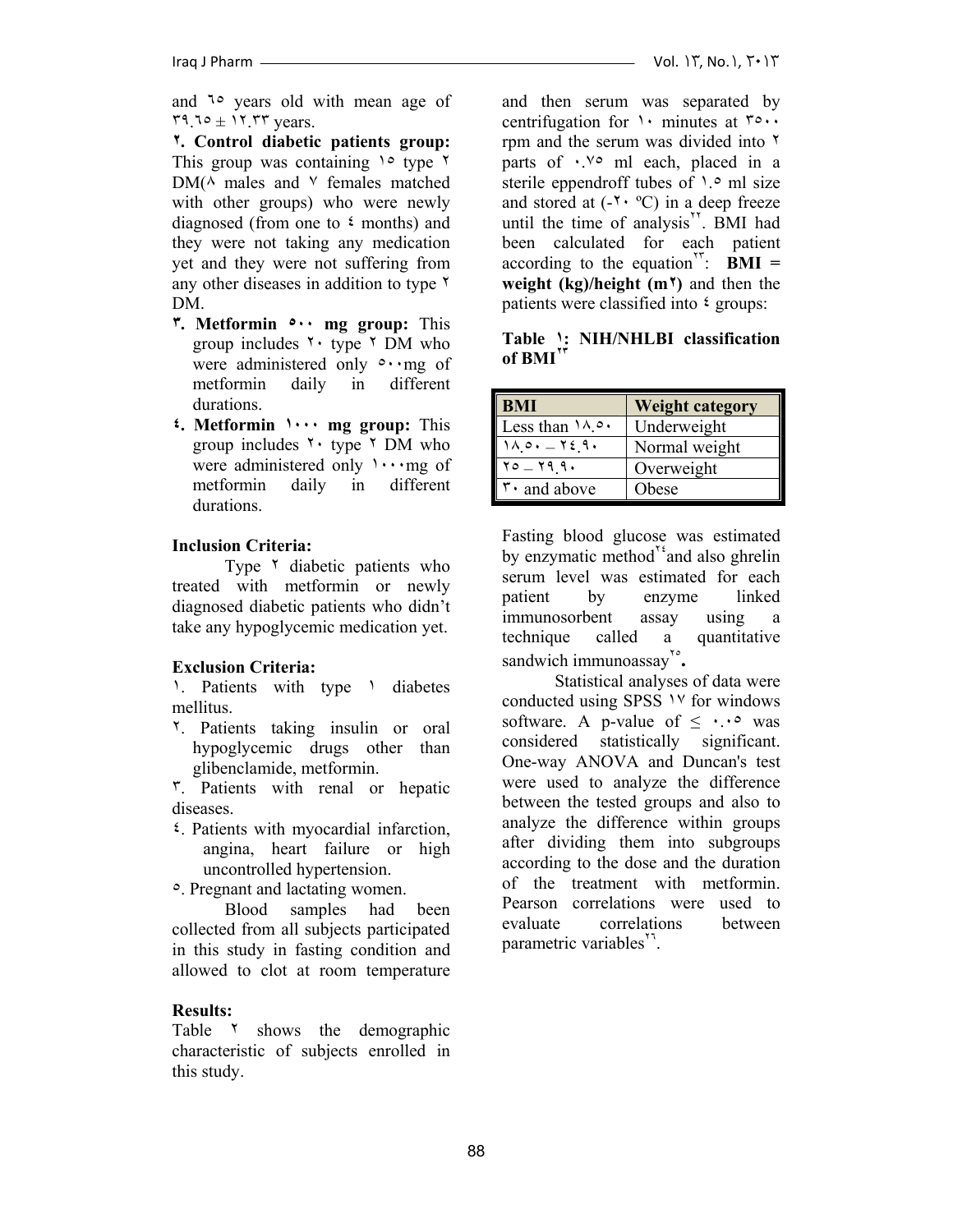| <b>Parameters</b> |             | <b>Control</b><br>healthy<br>$n = \tau$ .                                            |                           | <b>Control diabetic</b><br>patients<br>$n=10$                           |                                 | <b>Metformin</b><br>$\circ \cdot \cdot$ mg<br>$n = \tau$ .          |                                 | <b>Metformin</b><br>$\cdots$ mg<br>$n = \tau$ .                      |                           |
|-------------------|-------------|--------------------------------------------------------------------------------------|---------------------------|-------------------------------------------------------------------------|---------------------------------|---------------------------------------------------------------------|---------------------------------|----------------------------------------------------------------------|---------------------------|
|                   |             | $\mathbf n$                                                                          | $\frac{0}{0}$             | $\mathbf n$                                                             | $\frac{0}{0}$                   | n                                                                   | $\frac{1}{2}$                   | $\mathbf n$                                                          | $\frac{0}{0}$             |
| <b>sex</b>        | <b>Male</b> | ١.                                                                                   | $\circ \cdot \frac{0}{0}$ | ١٤                                                                      | $\mathbf{r} \cdot \mathbf{v}_0$ | ۱۲                                                                  | 7.9/0                           |                                                                      | $20\%$                    |
|                   | Female      | ١.                                                                                   | $\circ \cdot \%$          |                                                                         | $V \cdot \frac{0}{0}$           |                                                                     | $\frac{2}{3} \cdot \frac{6}{6}$ |                                                                      | $\circ \circ \frac{6}{6}$ |
| Age years         |             | $2210 \pm 9.17$                                                                      |                           | $\mathcal{E}\mathcal{E}_1\mathcal{E}_2 + \pm 11$ $\Delta \mathcal{E}_2$ |                                 | $20.9.4 + A.$                                                       |                                 | $2\wedge$ 90 $\pm$ $\wedge$ $55$                                     |                           |
| <b>BMI</b> kg/m   |             | $\mathbf{r} \cdot \mathbf{r} \mathbf{\epsilon} \pm \mathbf{r} \mathbf{r} \mathbf{v}$ |                           | $\mathbf{r} \cdot \mathbf{v} \cdot \pm \mathbf{v} \cdot \mathbf{v}$     |                                 | $\mathbf{r} \cdot \mathbf{a} \cdot \pm \mathbf{r} \cdot \mathbf{a}$ |                                 | $\mathbf{r} \mathbf{v} \wedge \cdot \pm \mathbf{v} \cdot \mathbf{v}$ |                           |

#### **Table ٢: Demographic characteristic of subjects enrolled in this study**

**\* Age and BMI were presented as mean ± SD.** 

**Table ٣: Comparison among parameters in all tested groups:** 

| <b>Parameters</b> | <b>Control</b><br>healthy<br>$n = \mathbf{Y}$                                     | <b>Control</b><br>diabetic<br>patients<br>$n=10$          | <b>Metformin</b><br>$\circ \cdot \cdot$ mg<br>$n = \mathbf{Y}$           | <b>Metformin</b><br>$\cdots$ mg<br>$n = \mathbf{Y}$                   | p-value                          |
|-------------------|-----------------------------------------------------------------------------------|-----------------------------------------------------------|--------------------------------------------------------------------------|-----------------------------------------------------------------------|----------------------------------|
| FBS mg/dl         | $97 \pm 7$                                                                        | $Y \cdot \cdot \pm VV$                                    | $\lambda \tau \pm \nu \tau$                                              | $1\Lambda \mathsf{r} \pm \circ \mathsf{q}$                            | $\ddotsc$                        |
|                   | A                                                                                 | B                                                         | B                                                                        | B                                                                     |                                  |
| <b>Ghrelin</b>    | $\mathcal{N} \cdot \mathcal{N} \pm 0.70$                                          | $\Lambda$ $V$ $\epsilon$ $\pm$ $\tau$ $\tau$ $\tau$       | $\mathcal{N} \cdot \mathcal{N} + \mathcal{N} \cdot$                      | $11.1 + 15.1$                                                         | $\cdot$ , $\cdot$ $\cdot$ $\vee$ |
| serum level       | AB                                                                                | A                                                         | AB                                                                       | B                                                                     |                                  |
| ng/ml             |                                                                                   |                                                           |                                                                          |                                                                       |                                  |
| <b>BMI</b> kg/m   | $\mathbf{r} \cdot \mathbf{r}$ $\epsilon \pm \mathbf{r}$ , $\mathbf{r} \mathbf{v}$ | $\mathbf{r} \cdot \mathbf{v} \cdot \pm \circ \circ \cdot$ | $\mathbf{r} \cdot \mathbf{A} \mathbf{1} \pm \mathbf{r} \cdot \mathbf{A}$ | $\mathbf{r} \mathbf{y} \wedge \cdot \pm \mathbf{z} \mathbf{y} \wedge$ | .777                             |
|                   | A                                                                                 | A                                                         | A                                                                        | A                                                                     |                                  |
| Age years         | $2210 \pm 9.17$                                                                   | $\mathcal{E}\mathcal{E}_1\mathcal{E}_2 + \pm 11.04$       | 20.9.4 A.                                                                | $2\lambda$ , 90 ± $\lambda$ , $\mathbf{r}\mathbf{r}$                  | $\cdot$ $575$                    |
|                   |                                                                                   |                                                           |                                                                          |                                                                       |                                  |

**\*Different letters horizontally means significant difference at P < ٠.٠٥ between tested groups by Duncan' s test.** 

 **\* FBS= Fasting blood sugar.** 

**\* Age, BMI and ghrelin serum level were presented as mean ± SD.** 

Table  $\bar{r}$  shows significant lower level in FBS in control healthy group when compared with the other three diabetic patients groups with or without metformin therapy at  $P \leq \cdot \cdot \cdot$ .

 Ghrelin serum level in control diabetic patients is lower when compared to that of control healthy group while it is higher in diabetic

patients' group using metformin ٥٠٠ mg daily when compare with control diabetic patients group but there is no significant difference. There is significant difference in ghrelin serum level between control diabetic patients group and diabetic patients' group using metformin  $\cdots$  mg daily at P <  $\cdot \cdot \cdot$  (Table  $\tau$ )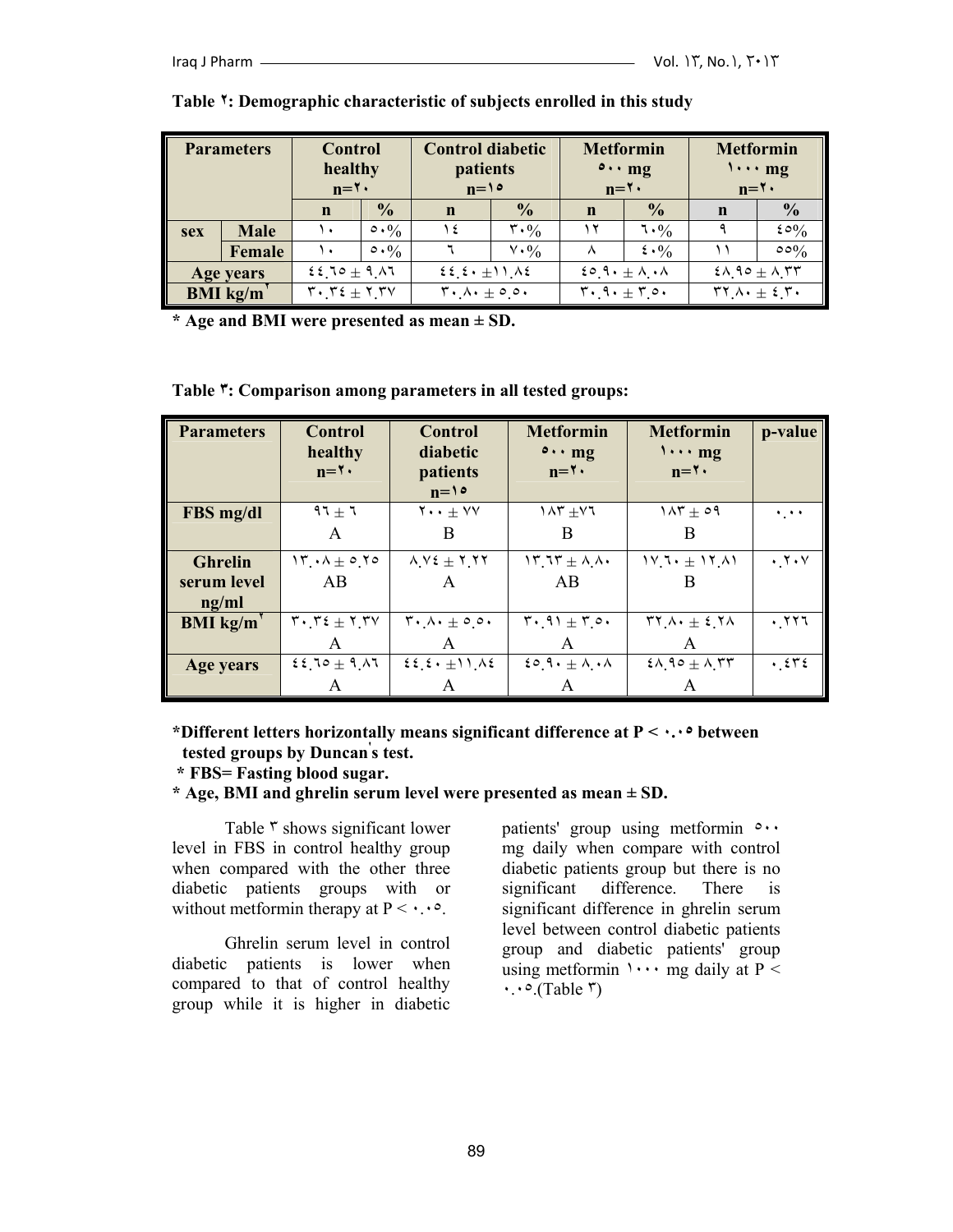| <b>Parameters</b>    | $\cdot$ – $\overline{\ }$ months                                    | $7 - 17$ months                                             | $>15$ months          | p-value                           |
|----------------------|---------------------------------------------------------------------|-------------------------------------------------------------|-----------------------|-----------------------------------|
|                      |                                                                     |                                                             |                       |                                   |
| FBS mg/dl            | ۱٦٩ $\pm$ ٦٤                                                        | $1\Lambda$ ۳ $\pm$ 12                                       | $19\lambda + V7$      | $.$ $\circ$ $\epsilon$ $\epsilon$ |
| <b>Ghrelin serum</b> | $\lambda$ $\gamma$ $\gamma$ $\lambda$ $\pm$ $\lambda$ $\gamma$      | $1V$ $TV$ $\pm$ $V$ $11$                                    | $1V \cdot 1 \pm 9.1V$ | $\cdot$ $\vee$ $\cdot$ $\tau$     |
| level ng/ml          |                                                                     |                                                             |                       |                                   |
| <b>BMI</b> kg/m      | $\mathbf{Y} \setminus \mathbf{Y} \pm \mathbf{\xi} \cdot \mathbf{0}$ | $\mathbf{r} \cdot \mathbf{v} \pm \mathbf{r}$ 9 $\mathbf{r}$ | $YY/Y \pm 2.4Y$       | ۱۰ 07۲                            |

Table  $\mathfrak{t}$ : The effect of metformin duration of usage on ghrelin serum level in diabetic patients groups using metformin

<sup>11</sup> months of treatment in comparison to the <sup>1st</sup> <sup>1</sup> months of treatment. Table  $\zeta$  shows that ghrelin serum level is higher in the  $\zeta^{nd}$   $\zeta$  months and after



Figure 1: Correlation between ghrelin serum level and age in healthy subjects with ages more than  $\mathbf{r} \cdot \mathbf{y}$  years old.

healthy subjects with ages more than  $\mathbf{r}$  years old. Figure 1 shows a negative correlation between ghrelin serum level and age in



Figure Y: Correlation between ghrelin serum level and BMI in healthy subjects.

healthy subjects. Figure <sup>Y</sup> shows negative correlation between ghrelin serum level and BMI in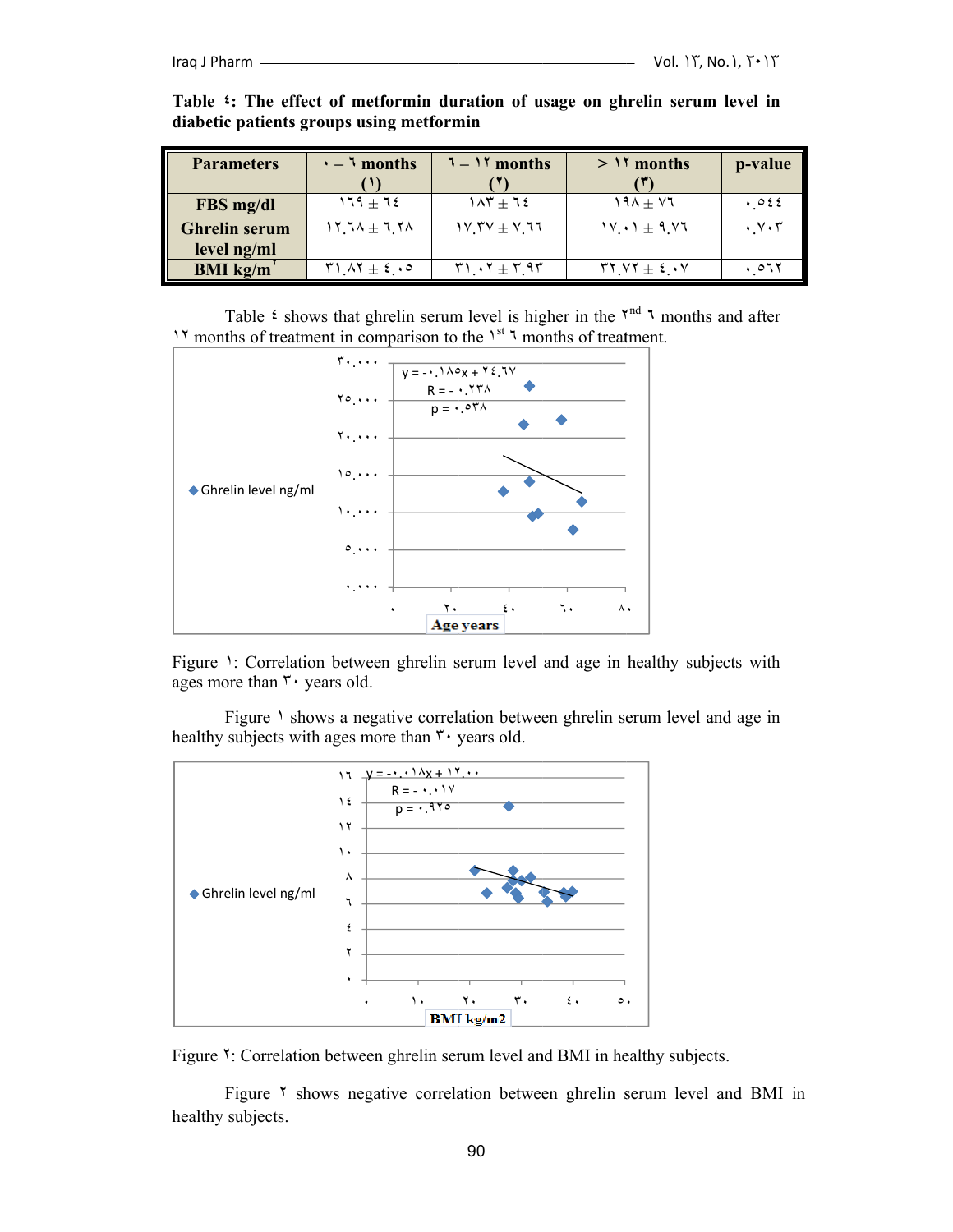# **Discussion:**

Ghrelin stimulates insulin release in the presence of high levels of glucose (٨.٣mM) that could independently cause insulin release and increase insulin sensitivity <sup>1</sup>. In contrast, ghrelin had no effect on insulin release in the context of a basal level of glucose  $(1.4 \text{ mM})$ . On the other hand, ghrelin reduces insulin secretion and induces hyperglycaemia in humans in the presence of low levels of glucose Administeration of ghrelin intravenously at low concentrations was shown to decrease glucose induced insulin secretion of isolated pancreatic islets *in vitro*, while supraphysiological ghrelin concentrations had an opposite effect on insulin secretion<sup>14</sup>.

 According to this ghrelin is important to achieve a good glycemic control in both hypo and hyper glycemia. In this study ghrelin serum level in diabetic patients is tends to be lower  $(\lambda \cdot Y \in \pm Y \cdot Y \cdot \text{ng/ml})$  when compared with healthy subjects (١٣.٠٨  $\pm$  0.70 ng/ml). Also low ghrelin serum level is usually associated with insulin resistance<sup> $\lambda$ 9</sup>. Leena et al.  $(\lambda \cdot) \lambda$ <sup>r.</sup> indicated that circulating ghrelin concentrations are reduced in healthy offspring of type  $\lambda$  diabetic patients indicating the presence of possible genetic component in the regulation of ghrelin plasma levels. Pöykkö et al.  $(\mathbf{r} \cdot \mathbf{r})^{\mathbf{r} \cdot \mathbf{r}}$  showed that fasting plasma concentrations of total ghrelin were lower among subjects with type ٢ diabetes compared to those without the disease. The difference remained significant even when age, sex and BMI were taken into account in multivariable models. . In addition, Adelino and Joa<sup> $\sim$ </sup>o-Bruno,  $(\gamma \cdot \gamma)^{r\gamma}$ indicated that low ghrelin levels are associated with insulin resistance, hypertension and the prevalence of type  $\frac{1}{2}$  diabetes; polymorphisms of the ghrelin gene are associated with the

risk of diabetes because ghrelin promotes regeneration of β-cells preventing the development of diabetes in disease-prone animals after β-cell destruction. Furthermore, ghrelin is shown to prevent cell death and apoptosis of HIT-T١٥ pancreatic β-cell line <sup>rr</sup>. This low ghrelin serum level could be one of the pathophysiological reasons of DM.

Patients using metformin  $\circ \cdot \cdot$ mg daily in this study have higher ghrelin serum level  $(17.17 + A)$ ng/ml) when compared with diabetic patients group who did not take any medication yet  $(\lambda, \forall \xi \pm \forall, \forall \eta g/ml)$  but there is no significant difference while there is significant difference in ghrelin serum level between patients using metformin  $\cdots$  mg daily  $(1^{\vee})^{\uparrow}$ .  $\pm$ ١٢.٨١) and diabetic patients group who did not take any medication yet  $(\lambda, \forall \xi \pm)$ ٢.٢٢ ng/ml) as appeared in table ٣. According to this; elevation of ghrelin level could be one of the mechanisms by which metformin increase insulin sensitivity and produce a better glycemic control.

 Ghrelin serum level tend to be higher in the patients using metformin in the  $\eta$  as ix months ( $1 \times 1 \times 2 \times 3 \times 1$ ) group and in patients using metformin for more than one year  $(1 \vee \cdots) \pm 1 \vee 1$ when compared with ghrelin serum level in the patients using metformin in the 1st six months (17.74  $\pm$  7.74) as appeared in table ٣. So, ghrelin serum level elevating action of metformin increased with time in the ١st year of treatment. Bray et al  $(\Upsilon \cdot \Upsilon)^{r}$ mentioned that metformin induced weight loss caused by anorexia is usually happened in the  $1^{st}$   $\tau$  months of treatment while Generali and Cada  $(\mathbf{Y} \cdot \mathbf{Y})^{\mathbf{r} \circ}$  mentioned that it is usually happened in the  $1<sup>st</sup>$  1 months of treatment. As appeared in table ٤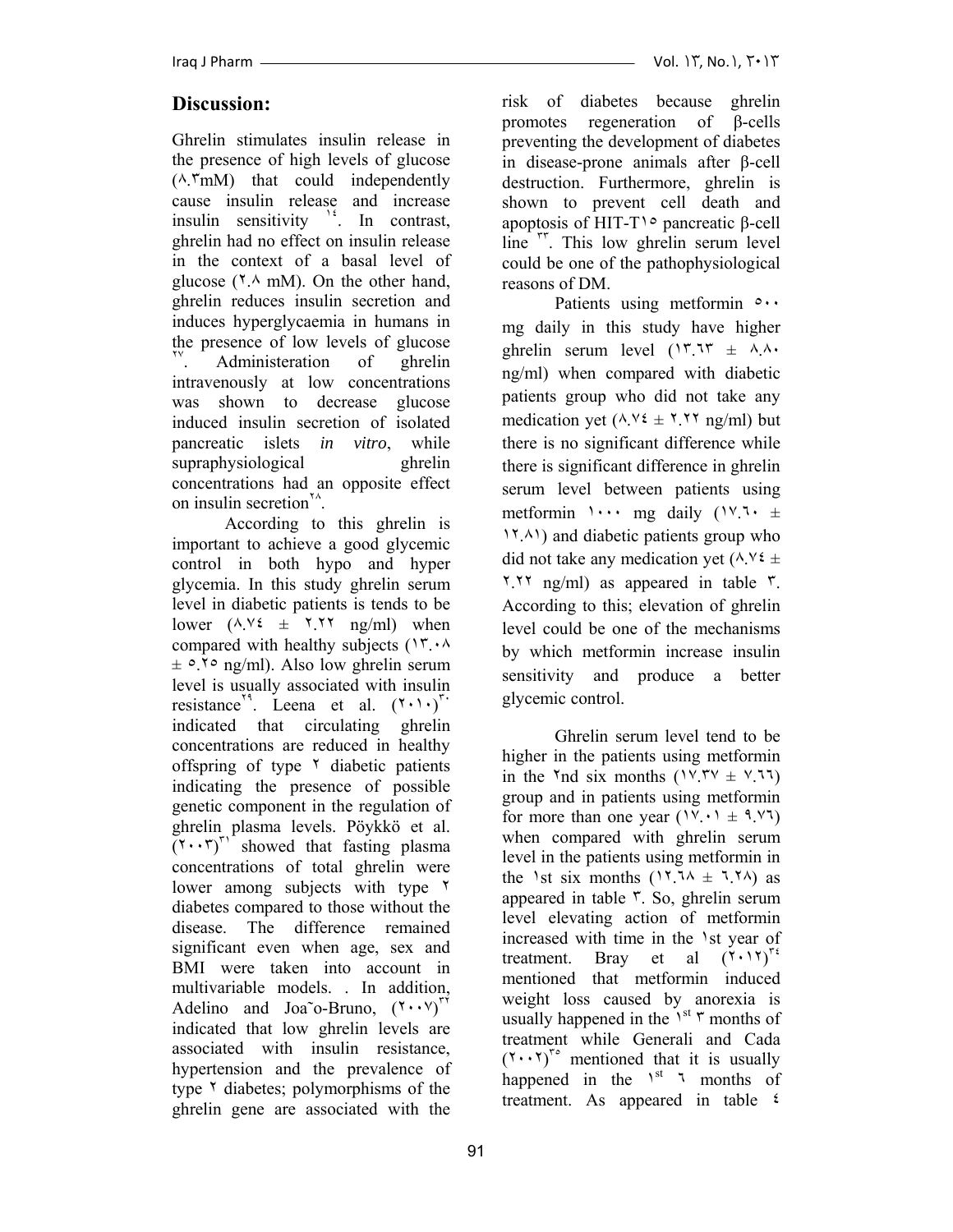ghrelin serum level tend to be lower in the  $1<sup>st</sup>$  7 months group than the other  $1<sup>t</sup>$ groups which could explain the reason behind the less appetite and weight loss that accompanied metformin usage even though it is still higher than that of control disease group so, how metformin can cause weight loss while it increases the hunger hormone (ghrelin). English et al  $(\gamma \cdot \gamma)^{17}$ mentioned that metformin therapy was found to prolong the postprandial fall in total plasma ghrelin levels, and thus had concomitant effects on appetite in type <sup> $\uparrow$ </sup> DM and decreasing the number of meals during the day contributing to its actions in promoting weight loss and attenuating weight gain in these patients.

Figure 1 shows a negative correlation between ghrelin serum level and age in healthy subjects with ages more than  $\mathbf{r}$  vears old and this is mentioned in Kozakowski J et al  $(\mathsf{Y} \cdot \cdot \mathsf{A})^{\mathsf{TV}}$ . So, ghrelin tend to decreased with age, therefore; elderly subjects usually have lower ghrelin serum level when compared with young age subjects which could explain why type ٢ DM usually appear in older individuals $\degree$ .

Figure  $\frac{8}{10}$  shows negative correlation between ghrelin serum level and BMI in healthy subjects so, obese subjects have lower ghrelin serum level than in normal subjects <sup>14</sup> and this could explain the reason behind insulin resistance in obese patients with type  $\gamma$  DM $\gamma$ .

### **Conclusion:**

 Ghrelin is important to achieve a good glycemic control in both hypo and hyper glycemia. Ghrelin serum level in diabetic patients is tends to be lower when compared with healthy subjects. Metformin increase ghrelin serum level in diabetic patients and this could be one of the mechanisms by which metformin increase insulin sensitivity and produce a better glycemic control. Elevation of ghrelin serum level in diabetic patients by metformin increased with dose and also increased with duration. Higher age and BMI negatively affect ghrelin serum level which in turn could explain the higher prevalence of DM in older subjects with higher BMI.

# **References**

- ١. Reinauer H, Home PD, Kanagasabapathy AS, Heuck C. Laboratory Diagnosis and Monitoring of Diabetes Mellitus. WHO ٢٠٠٢.
- ٢. Alberti KGMM, Zimmet PZ. Definition, diagnosis and classification of diabetes mellitus and its complications. Part 1: diagnosis and classification of diabetes mellitus. Provisional report of a WHO Consultation. Diabetic Medicine ١٩٩٨; ١٥: ٥٣٩–٥٥٣.
- ٣. American Diabetes Association, Diabetes Care ٢٠١١; ٣٤ (١): S٦٢-S٦٩.
- ٤. Scarpello JHB, Howlett HCS. Metformin therapy and clinical uses. Diabetes and Vascular Disease Research  $\forall \cdot \cdot \land \vdots$  or  $\lor \circ \lor$ .
- ٥. Deruiter J. Overview of the antidiabetic agents Endocrine. Pharmacotherapy Module ٢٠٠٣; ١:١-٣٣.
- ٦. Pasquali R, Gambineri A, Biscotti D et al. Effect of longterm treatment with metformin added to hypocaloric diet on body composition, fat distribution, and androgen and insulin levels in abdominally obese women with and without the polycystic ovary syndrome. J Clin Endocrinol Metab ٢٠٠٠; ٨٥:٢٧٦٧-٢٧٧٤.
- ٧. Kirpichnikov D, McFarlane SI, Sowers JR. Metformin: An Update. Ann Intern Med ٢٠٠٢; ١٣٧:٢٥-٣٣.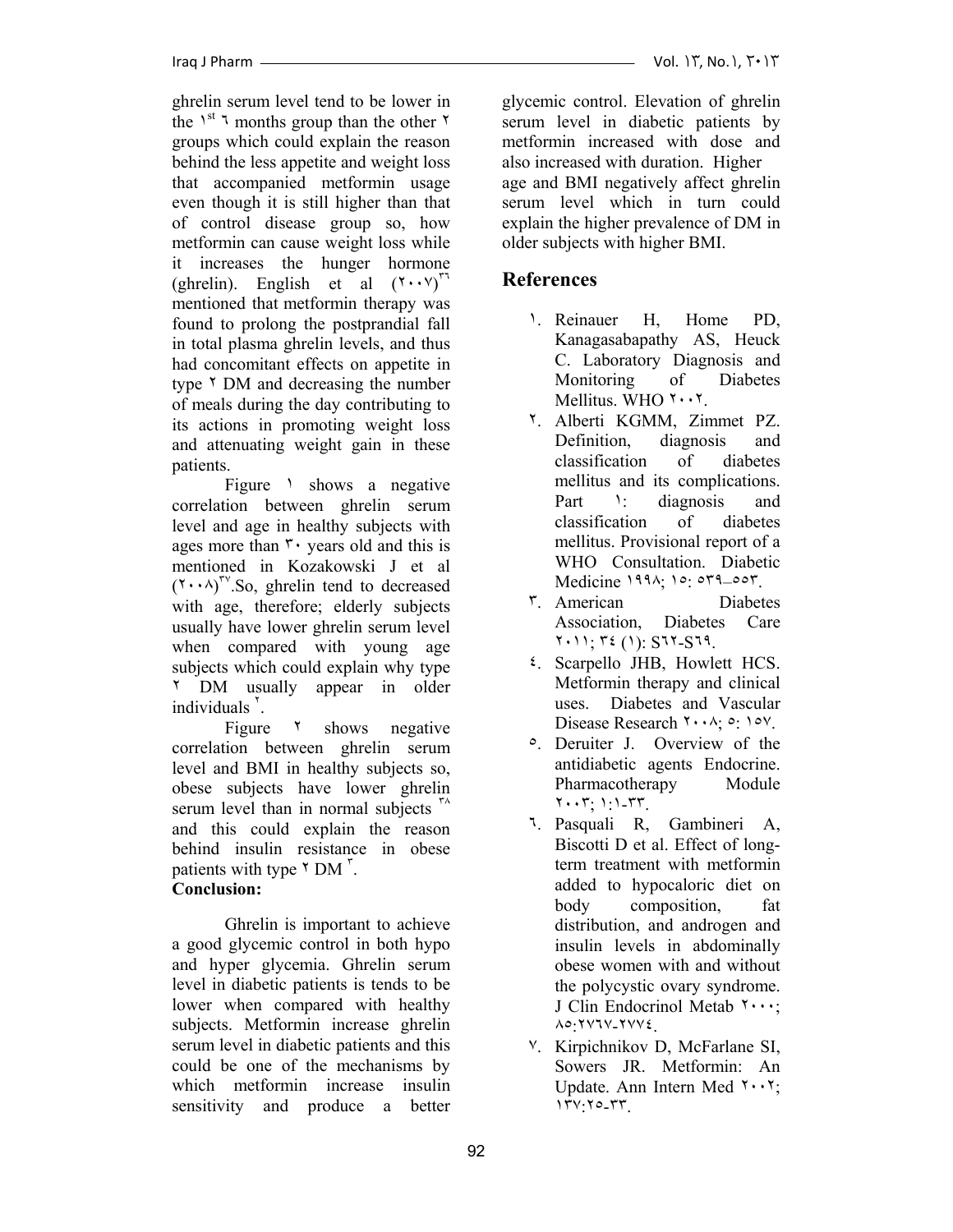- ٨. Kojima M, Hosoda H, Date Y et al. Ghrelin is a growthhormone-releasing acylated peptide from stomach. Nature ١٩٩٩; ٤٠٢: ٦٥٦–٦٦٠.
- ٩. Kojima M, Kangawa K. Ghrelin: structure and function. Phys Rev  $1 \cdots 9$ ;  $10 \cdot 290 = 017$ .
- ١٠. Mori K, Yoshimoto A, Takaya K et al. Kidney produces a novel acylated peptide, ghrelin. FEBS Letters ٢٠٠٠; ٤٨٦: ٢١٣– ٢١٦.
- ١١. Gualillo O, Caminos J, Blanco M et al. Ghrelin, a novel placental-derived hormone. Endocrinology  $Y \cdot Y$ ;  $Y \cdot Y$ :  $Y \wedge \wedge$ ٧٩٤.
- ١٢. Hattori N, Saito T, Yagyu T et al. Growth hormone (GH), GH receptor, GH secretagogue receptor, and ghrelin expression in human T cells, B cells, and neutrophils. J Clin Endocrinol Metab ٢٠٠١; ٨٦: ٤٢٨٤–٤٢٩١.
- ١٣. Korbonits M, Bustin SA, Kojima M et al. The expression of the growth hormone secretagogue receptor ligand ghrelin in normal and abnormal human pituitary and other neuroendocrine tumors. J Clin Endocrinol Metab ٢٠٠١; ٨٦: ٨٨١–٨٨٧.
- ١٤. Date Y, Nakazato M, Hashiguchi S et al. Ghrelin is present in pancreatic α-cells of humans and rats and stimulates insulin secretion. Diabetes ٢٠٠٢; ٥١: ١٢٤–١٢٩.
- ١٥. Date Y, Kojima M, Hosoda H et al. Ghrelin, a novel growth hormone-releasing acylated peptide, is synthesized in a distinct endocrine cell type in the gastrointestinal tracts of rats and humans. Endocrinology ٢٠٠٠; ١٤١: ٤٢٥٥–٤٢٦١.
- ١٦. Hosoda H, Kojima M, Matsuo H et al. Ghrelin and des-acyl ghrelin: two major forms of rat

ghrelin peptide in gastrointestinal tissue. Bioch Biophys Res Commu  $\mathbf{v} \cdot \mathbf{v}$ ; ٢٧٩: ٩٠٩–٩١٣.

- ١٧. Cummings DE, Purnell JQ, Frayo RS et al. A preprandial rise in plasma ghrelin levels suggests a role in meal initiation in humans. Diabetes ٢٠٠١; ٥٠:١٧١٤–١٧١٩.
- ١٨. Rigamonti AE, Pincelli AI, Corra B et al. Plasma ghrelin concentrations in elderly subjects: comparison with anorexic and obese patients. J Endocrinol  $\forall \cdot \cdot \forall$ ;  $\forall \circ$ :  $\vdash$   $\circ$ .
- ١٩. Nakazato M, Murakami N, Date Y et al. A role for ghrelin in the central regulation of feeding. Nature  $\{\cdot\cdot\cdot\}$   $\{\cdot\cdot\}$ : ١٩٤–١٩٨.
- ٢٠. Nakahara K, Nakagawa M, Baba Y et al. Maternal ghrelin plays an important role in rat fetal development during pregnancy. Endocrinology ٢٠٠٦; ١٤٧: ١٣٣٣–١٣٤٢.
- ٢١. Zhang M, Yuan F, Liu H et al, Inhibition of proliferation and apoptosis of vascular smooth muscle cells by ghrelin. Acta Bioch  $\forall \cdot \lambda$ ;  $\forall \cdot \forall \forall \lambda$ .
- ٢٢. Pagana KD, Pagana TJ. Mosby's Manual of Diagnostic and Laboratory Tests. ٣rd ed. Mosby Elsevier; ٢٠٠٦. ١٣-٢١p.
- ٢٣. NIH/NHLBI (National Institutes of Health, National Heart, Lung, and Blood Insitute), Clinical Guidelines on the Identification, Evaluation and Treatment of Overweight and Obesity in Adults. U.S. Department of Health and Human Services, Public Health Service, ١٩٩٨.
- ٢٤. Kabasakalian P, Kalliney S, Westcott A. Enzymatic Blood Glucose Determination by Colorimetry of N, N-Diethylaniline-٤-